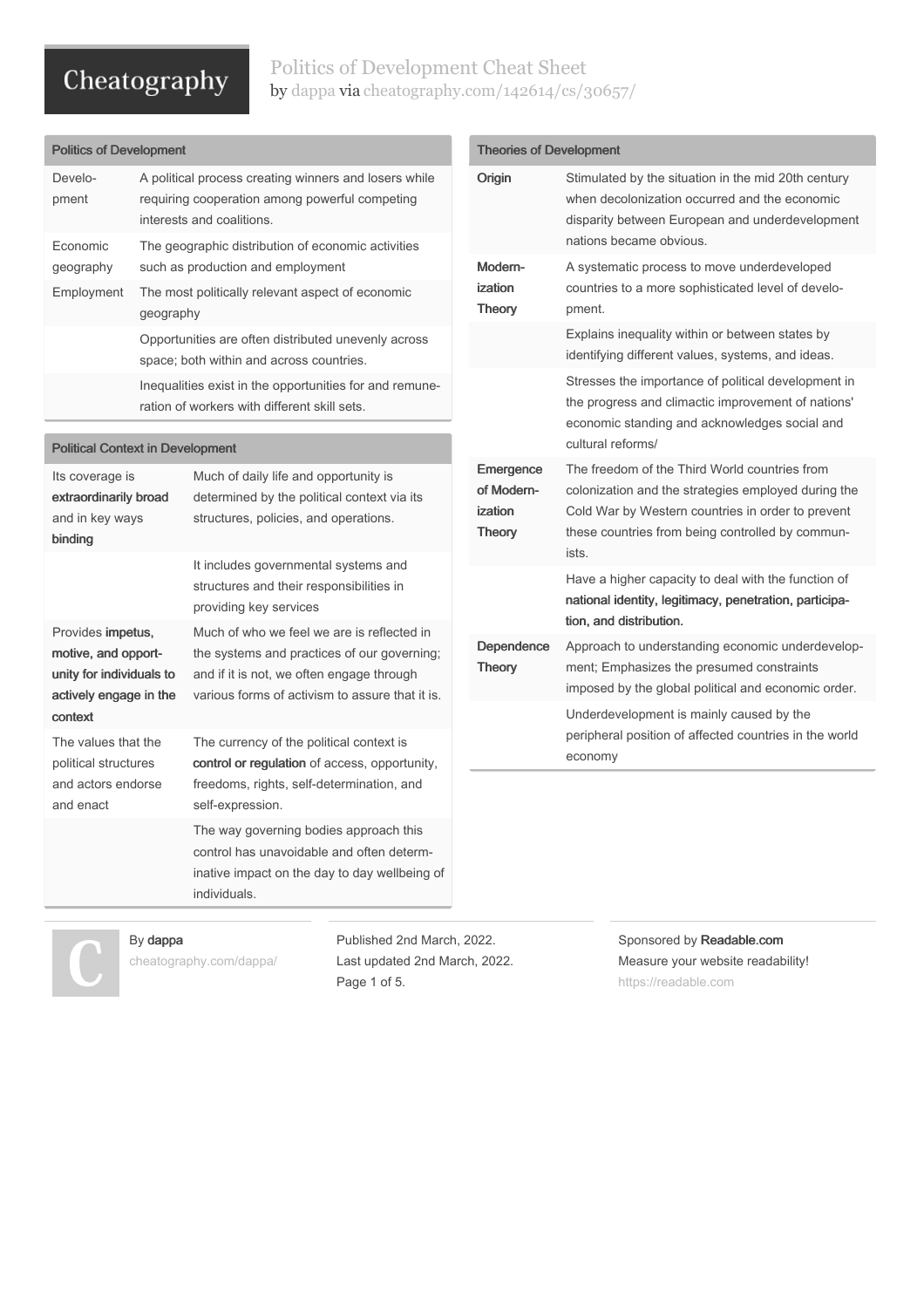## Politics of Development Cheat Sheet by [dappa](http://www.cheatography.com/dappa/) via [cheatography.com/142614/cs/30657/](http://www.cheatography.com/dappa/cheat-sheets/politics-of-development)

| <b>Theories of Development (cont)</b>                                      |                                                                                                                                                                                                                                                                                  |  |  |
|----------------------------------------------------------------------------|----------------------------------------------------------------------------------------------------------------------------------------------------------------------------------------------------------------------------------------------------------------------------------|--|--|
|                                                                            | The system of capitalistic world causes labor<br>upheaval that damages domestic economies of<br>under-developed countries. It diminishes the<br>economic growth rate and ends in the increased<br>inequality of income thus creating a gap between<br>major and minor countries. |  |  |
| Origin of<br>Dependence<br>Theory                                          | First proposed in the late 1950s by the Argentine<br>economist and statesman Raul Prebisch, and gained<br>prominence in the 60s and 70s.                                                                                                                                         |  |  |
| World<br><b>Systems</b><br>Theory                                          | Deals with different forms of capitalism world-wide;<br>takes a world-centric view and focuses on the relati-<br>onship between countries.                                                                                                                                       |  |  |
|                                                                            | Explains inequality by identifying different cultures<br>and the role of the state in international connections,                                                                                                                                                                 |  |  |
| <b>Wallerstein's</b><br>(1979)<br>World<br><b>Systems</b><br><b>Theory</b> | WST is a multiple cultural system with a division of<br>labor.                                                                                                                                                                                                                   |  |  |
|                                                                            | Poor labor in which different divisions are areas are<br>dependent upon each other in exchanging the<br>provisions of those areas                                                                                                                                                |  |  |
| Global-<br>ization<br><b>Theory</b>                                        | Uses a global mechanism of greater integration with<br>particular emphasis on the sphere of economic<br>transactions.                                                                                                                                                            |  |  |
|                                                                            | A US and Europe-centric positive model of develo-<br>pment whose feature is the spread of capitalism<br>around the globe.                                                                                                                                                        |  |  |
|                                                                            |                                                                                                                                                                                                                                                                                  |  |  |

| <b>Theories of Development (cont)</b>                              |                                                                                                                                                                          |  |  |
|--------------------------------------------------------------------|--------------------------------------------------------------------------------------------------------------------------------------------------------------------------|--|--|
| Focus of<br>Global-<br>ization<br><b>Theory</b>                    | Communications and international ties: these are<br>directed at cultural and economic factors in commun-<br>ication systems.                                             |  |  |
|                                                                    | <b>Globalization: Factors in Global Connection</b>                                                                                                                       |  |  |
| Culture                                                            | Cultural element that stresses the social and<br>economic situation of the nation                                                                                        |  |  |
| Commun-<br>ication                                                 | Progress of technology and communication has<br>opened up opportunities for local businesses<br>allowing all kinds of economic relations                                 |  |  |
| <b>Unity</b>                                                       | Development of sophisticated systems of<br>communication and globalized technologies thus<br>making nations unified.                                                     |  |  |
|                                                                    | Can have 2 viewpoints of the outcomes of being<br>unified: external conditions and outward system<br>and the internal or domestice situation of every<br>country within. |  |  |
| Internal or<br>domestic<br>situation of<br>every country<br>within | The units of analysis lead to the country's<br>variables of economic growth or social indicators.                                                                        |  |  |
| <b>Slavery</b>                                                     |                                                                                                                                                                          |  |  |
| Slavery                                                            | A condition in which one human being was owned by<br>another                                                                                                             |  |  |
|                                                                    | A form of dependent labor performed by a non-family<br>member.                                                                                                           |  |  |
| Slave                                                              | Considered by law as property or chattel.                                                                                                                                |  |  |
|                                                                    | Deprived of most of the rights ordinarily held by free<br>persons.                                                                                                       |  |  |
| Generation<br>of Slaves                                            | Captures in war, (either by design) as a form of<br>incentive to warriors, as an accidental by-product or as<br>a way of disposing of enemy troops or civilians.         |  |  |
| 2022.                                                              | Sponsored by Readable.com                                                                                                                                                |  |  |

By dappa

[cheatography.com/dappa/](http://www.cheatography.com/dappa/)

Published 2nd March, Last updated 2nd March, 2022. Page 2 of 5.

Measure your website readability! <https://readable.com>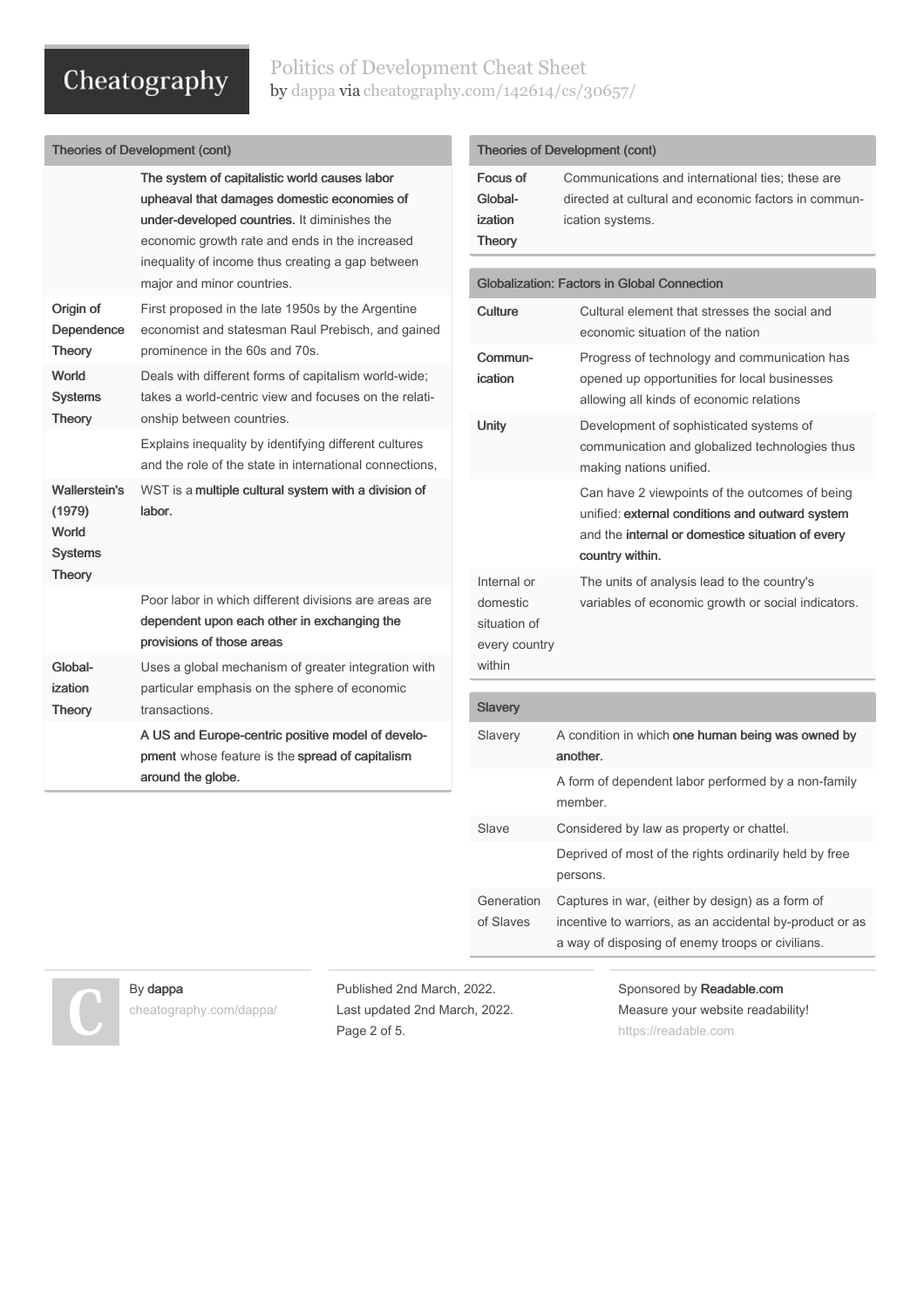## Politics of Development Cheat Sheet by [dappa](http://www.cheatography.com/dappa/) via [cheatography.com/142614/cs/30657/](http://www.cheatography.com/dappa/cheat-sheets/politics-of-development)

## Slavery (cont)

Basic Types Household (patriarchal or domestic slavery), Temple (state and military slavery)

| <b>Development and Health</b>            |                                                                                                                                               |  |  |
|------------------------------------------|-----------------------------------------------------------------------------------------------------------------------------------------------|--|--|
| Health                                   | The absence of illnesses                                                                                                                      |  |  |
|                                          | The ability of people to develop to their potential during<br>their entire lives.                                                             |  |  |
|                                          | An asset individuals possess, which has instrinsic<br>value-being healthy is a very important source of<br>wellbeing                          |  |  |
| Instru-<br>mental<br>Terms of<br>Health  | Impacts economic growth. It reduces production losses<br>due to worker illness.                                                               |  |  |
|                                          | Increases the productivity of adult as a result of better<br>nutrition                                                                        |  |  |
|                                          | Lowers absenteeism rates and improves learning<br>among school children.                                                                      |  |  |
| Health<br>and<br>Economic<br>Growth      | Affects it directly through laboe productivity and the<br>economic burden of illnesses.                                                       |  |  |
|                                          | Impacts indirectly since aspects such as child health<br>affect the future income of people through the impact of<br>health has on education. |  |  |
| <b>Political Factors and Development</b> |                                                                                                                                               |  |  |
| Regime<br><b>Type</b>                    | A form or system of government; refers to the norms and<br>rules regarding individual freedom and collective equality.                        |  |  |

rules regarding individual freedom and collective equality. Influences the policies that affect personal and public economic development.

By dappa

[cheatography.com/dappa/](http://www.cheatography.com/dappa/)

Published 2nd March, 2022. Last updated 2nd March, 2022. Page 3 of 5.

## Political Factors and Development (cont)

| <b>Political</b><br>Stability/In-<br>stability | Refers to the reliability and durability of a govern-<br>ment's structures. The more stable a political system<br>is, the less risk a business operating in that country<br>will face.                               |
|------------------------------------------------|----------------------------------------------------------------------------------------------------------------------------------------------------------------------------------------------------------------------|
|                                                | Nations where there is a high risk of terrorism or<br>internal conflicts are less stable. Less stable systems<br>are less likely to see an increase in economic<br>development because they are risky to operate in. |
| <b>Political</b><br>Management                 | Governments need to do lots of things to encourage<br>development—they need to build and maintain<br>infrastructure, and raise and spend finance wisely,<br>on the right projects.                                   |
| Level of<br>Corruption                         | Identifies the level of dishonest, unethical, and illegal<br>practices that are imposed on people and business<br>operating in a region.                                                                             |
|                                                | Corruption can include bribing politicians, local<br>companies for materials, or paying to prevent<br>competitors from entering the market; causing a<br>monopoly that makes services overly expensive.              |
| <b>Trade Laws</b>                              | These are local and international policies that impact<br>the importation or exportation of goods.                                                                                                                   |

## Q/A/C: Regime Type

### How can a regime affect the economic development?

As understood regime is referred to as norms, rules, and decisi‐ on-making procedures that converges the expectations of the individual actors within a state. The institutionalized rules and decisions can determine the acceptability or the approval of such development changes that could impact in the progress of the state.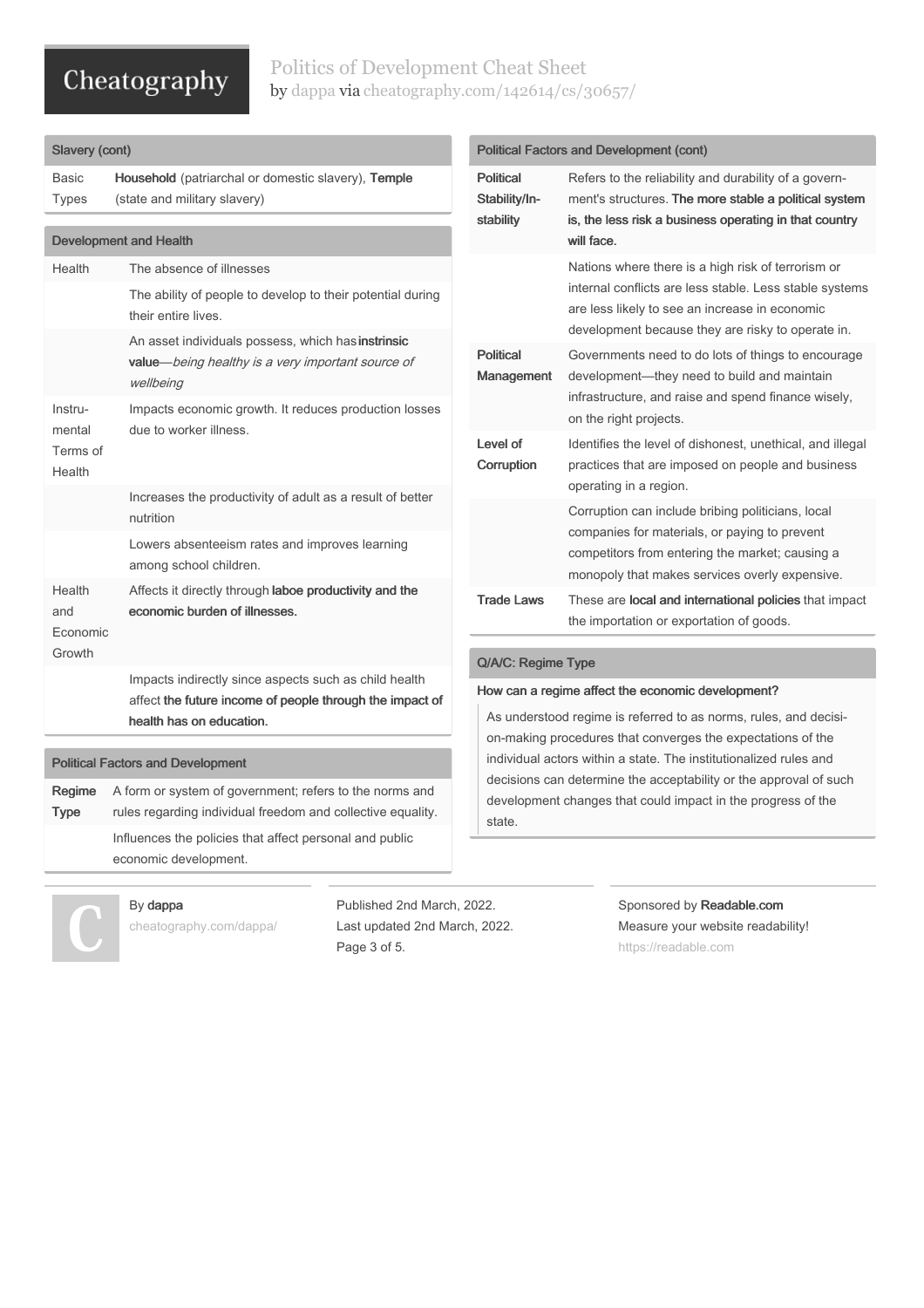## Politics of Development Cheat Sheet by [dappa](http://www.cheatography.com/dappa/) via [cheatography.com/142614/cs/30657/](http://www.cheatography.com/dappa/cheat-sheets/politics-of-development)

### Q/A/C: Regime Type (cont)

## How does it affect the policies of a government if it is a presidential for example?

Within a presidential regime, policies or policy-making may have the risk of being heavily biased through influences in various bodies in the government that are involved in the policy making process. For example in the Marcos Regime, the president can be influenced by vested interests that can manipulate the legislative branch in formulating policies with the courtesy of the influence from the president.

## Is there a difference when it comes to the policy making function of a government if its a presidential or parliamentary system of government?

Yes. In a presidential, there is a single person that can be influences by vested interests. More so, the president and the legislative are independent as a body in the government. When it comes to parliamentary, the PM cannot impose or implement a law on their own.

### Can a PM unilaterally act on its own?

No, a PM cannot force his own ideas over his party, much so to the whole parliament itself.

#### Q/A/C: Political Management

#### How can political management affect the economic development?

We have to take note how our officials reflect the values that we possess. In principle, they are there because they represent our values. When it comes to political management, who is the development for? You can't remove the fact that it is political on how they allocate the resources, and so on and so forth. Basically you can't divide it from how development works.

#### Rostow's (1962) Five Stages of Growth

| STAGE 1: Tradit-<br>ional Societies                         | Economies are dominated by subsistence<br>farming.                                                   |
|-------------------------------------------------------------|------------------------------------------------------------------------------------------------------|
|                                                             | Societies have little wealth to invest and<br>limited access to modern industry and techno-<br>logy. |
|                                                             | Contains cultural barriers to development                                                            |
| STAGE 2: The<br><b>Preconditions for</b><br><b>Take Off</b> | Western aid packages brings western values,<br>practices and expertise into the society.             |
| Forms of Western<br>Aid Packages                            | Science and Technology; to improve agricu-<br>Iture.                                                 |

## By dappa [cheatography.com/dappa/](http://www.cheatography.com/dappa/)

Published 2nd March, 2022. Last updated 2nd March, 2022. Page 4 of 5.

|                                                             | Infrastructure; improving roads and cities                                                                                                           |  |  |
|-------------------------------------------------------------|------------------------------------------------------------------------------------------------------------------------------------------------------|--|--|
|                                                             | Industry; western companies establishing<br>factories                                                                                                |  |  |
| STAGE 3: Take<br>Off                                        | Society experiences economic growth as new<br>modern practices become the norm.                                                                      |  |  |
|                                                             | Profits are reinvested in infrastructures and new<br>entrepreneurial class emerges and urbanized that<br>is willing to invest further and take risks |  |  |
|                                                             | Begins to export goods.                                                                                                                              |  |  |
| STAGE 4: The<br>Drive to<br><b>Maturity</b>                 | More economic growth and investment in<br>education, media, and birth control.                                                                       |  |  |
|                                                             | The population start to realize new opportunities<br>opening up and strive to make the most of their<br>lives.                                       |  |  |
| STAGE 5: The<br>Age of High<br><b>Mass Consum-</b><br>ption | Economic growth and production are at Western<br>level of development.                                                                               |  |  |
|                                                             |                                                                                                                                                      |  |  |
| <b>Modernization: Types of Assistance</b>                   |                                                                                                                                                      |  |  |
| Education<br>(Hoselitz)                                     | It speeds up the introduction of Western values such as<br>universalism, individualism, competition, and achiev-<br>ement measured by examinations.  |  |  |
|                                                             | A way of breaking the link between family and children.                                                                                              |  |  |
| Media<br>(Inkeles)                                          | Important to diffuse ideas; non-traditional such as family<br>planning and democracy.                                                                |  |  |

Rostow's (1962) Five Stages of Growth (cont)

| Urbani-    | The theory is that if populations are packed more     |
|------------|-------------------------------------------------------|
| zation     | closely together, new ideas are more likely to spread |
| (Hoselitz) | than amongst diffuse rural populations.               |